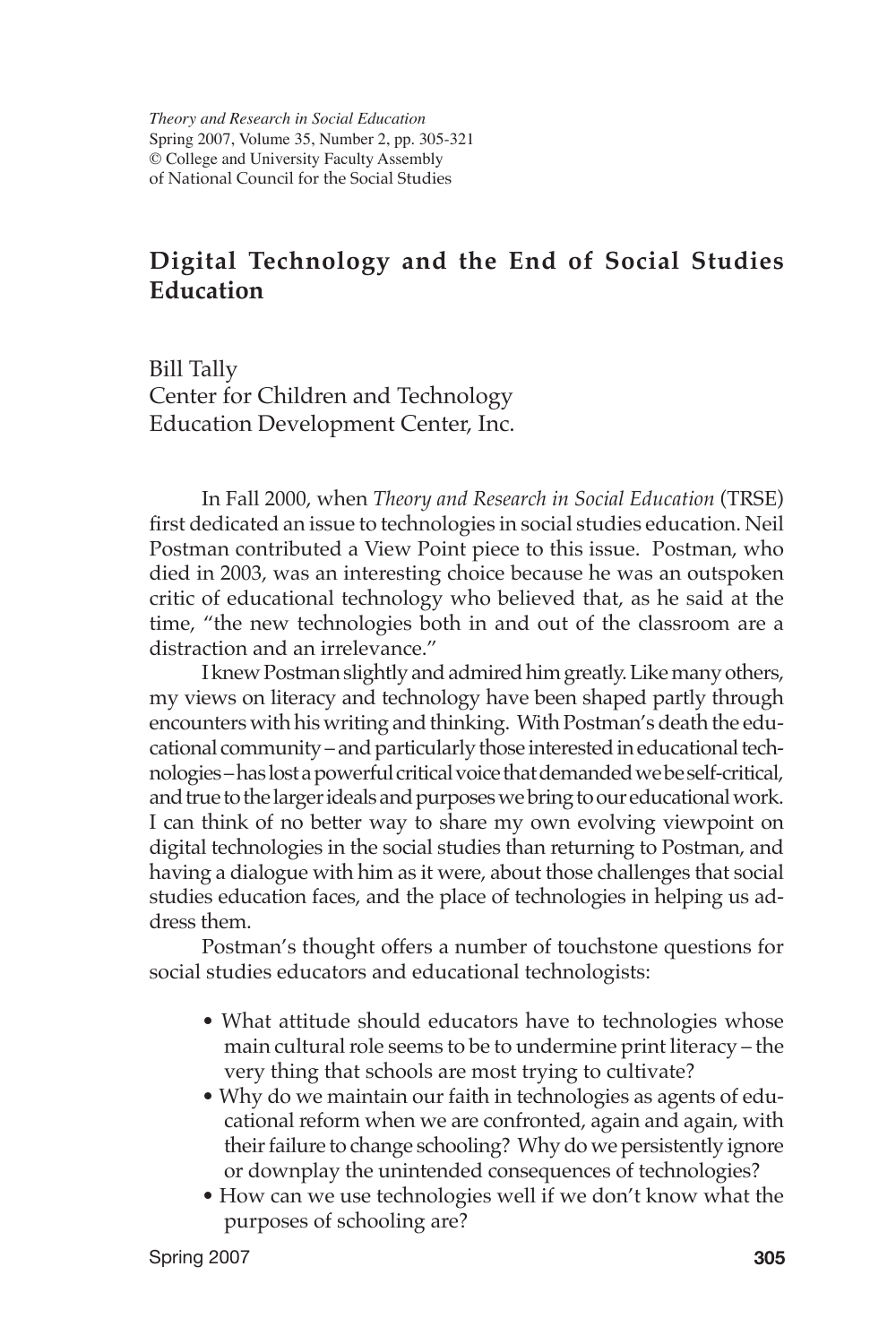As he neared the end of his career, Postman increasingly posed questions about the 'end' or purpose of education. To the long list of crises in public education he added his own, which he believed was by far the most fundamental: a crisis of meaning and purpose. For Postman, our lack of any transcendent narrative about who we are as a culture, a people or a civilization severely hobbles education. The  $20<sup>th</sup>$  century collapse of all such narratives -- the triumphalist American story, the socialist story, even the nightmarish totalitarian story which we can agree we're well rid of – has left a vacuum of meaning. We strive to teach children without knowing why, he feels; or rather, our answers – to help students 'learn skills,' 'prepare for the workplace,' or 'learn to think' – are narrow, technocratic, and ultimately inadequate, for they fail to frame and give meaning to children's learning, fail to "organize their understandings and generate enthusiasm and purpose," for children, for teachers, and for the public which must support education: Learn to think for what purpose? Hence the questions Postman poses to teachers: "What story do you wish education to tell? … Is it a story that depicts one's nation as a moral light unto the world? Is it a story of the struggle of  $18<sup>th</sup>$  and  $19<sup>th</sup>$  century democratic ideals to survive? Is it a story of a fearsome military power in a hostile world?" Postman's insistence that large background narratives are critical if we are to give meaning and purpose to education is one of his most distinctive contributions.

In the context of this crisis of meaning, Postman viewed all questions of technique – including questions of which technologies to use in teaching, and how – as distractions. Our technocratic way of thinking, for him, is one of the main things that prevents us from clarifying our purposes, the stories we want education to tell. If you're concerned with technologies, for Postman, you're a technocrat -- obsessed with technique, with efficiency and effectiveness, the narrow 'how' of education, not the 'why' and 'to what end.'

One can question these perspectives, and indeed Postman would want us to. Do we really need large background narratives to give ethical meaning to what we do as teachers? Does an interest in technology necessarily imply a *dis*interest in meaning and purpose, in the 'ends' of education?

Taking my cue from Postman, I will address these questions – and those above -- by telling a story of my own. I'll offer a wandering narrative – and an old-fashioned one at that – common in the religious stories that Postman saw as the prototype for all cultural stories: the narrative of faith, tested by doubt, emerging reaffirmed.

### **Initial Faith**

My work over the past ten years has been animated by the belief that new technologies have important roles to play in invigorating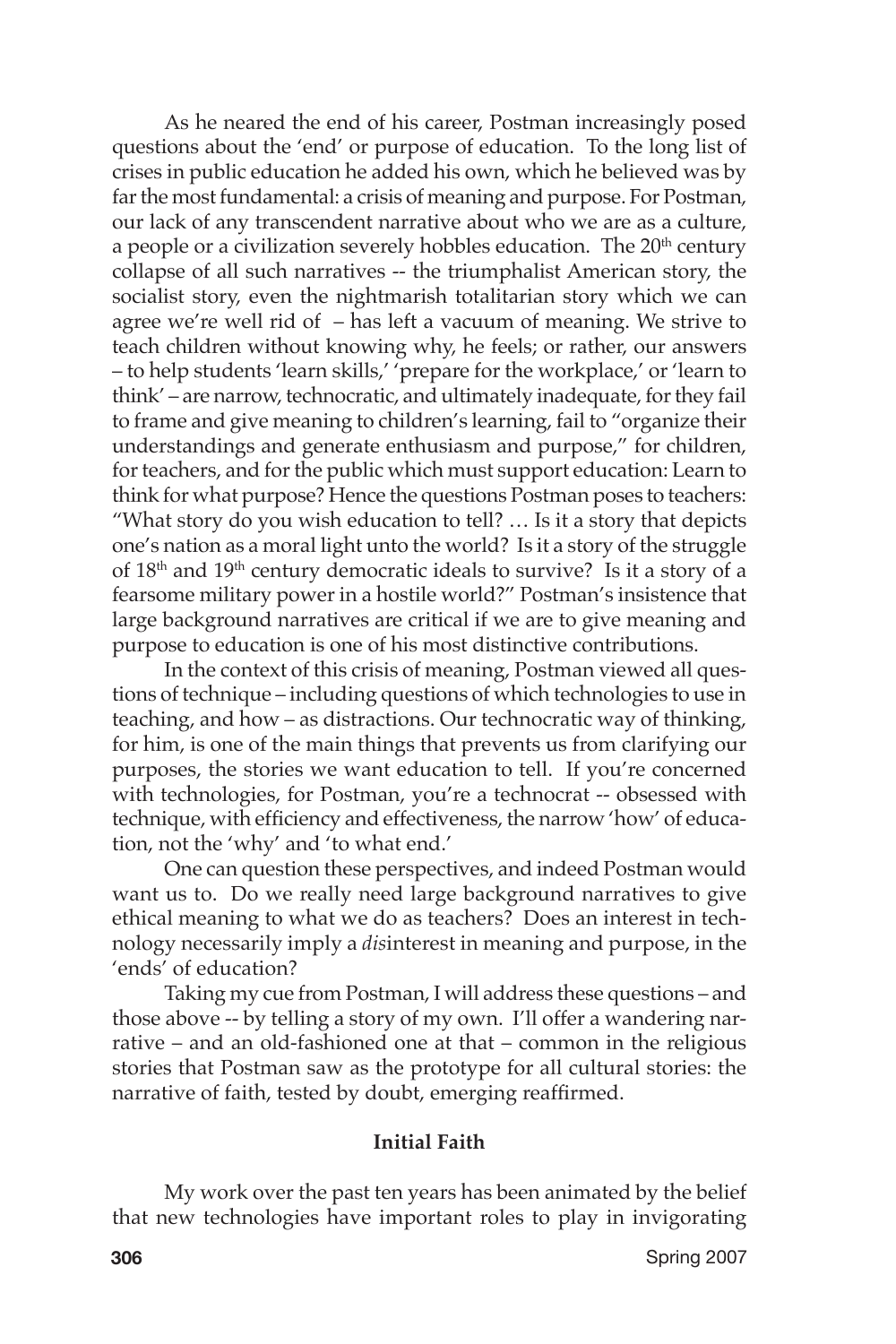the social studies. As I've explored them in the computer lab and the classroom, I've seen a whole host of ways that digital tools can enliven social studies teaching and learning, and make it more rigorous. Here are just a few examples:

- Fourth graders using digitized oral histories from the Depression to create 'found poetry' about the lives of immigrant Americans.
- Middle school teachers using whiteboards to teach students how to parse complex political cartoons, revealing layer after layer of meaning.
- Struggling adolescent readers understanding and enjoying a historical novel because they have the support of digital scaffolds that help them unpack unfamiliar words and phrases.
- High school students querying a census database to test their ideas about how income and education are related.
- A classroom full of global studies students making predictions about vegetation and climate as their teacher moves about the globe using Google Earth.

In each of these situations teachers are using technology to slow down learning, to focus on thinking, to help students deal with more complex primary materials and more meaningful problems, to foster democratic skills of dialogue and debate. These are things I firmly believe are critical to improving learning in the social studies and that technologies can powerfully support.

When I look about me I see that I'm not alone in this belief – far from it. My faith seems to have a large number of influential adherents, among them researchers, policymakers, schools, and departments of education. Recently I've noticed that among the articles, conference papers and proposals that come across my desk related either to social studies or to technology, two works are among the most frequently cited -- Bransford et al.'s *How People Learn* (2000) and Donovan et al.'s *How Students Learn* (2005). These influential compendia of cognitive research make a powerful case for slowing down and 'scaffolding' learning in social studies and other disciplines – constructing tasks that make more room for student thinking, including the misconceptions that learners bring – in ways that technologies can support well.

Social studies policy-setting organizations have weighed in, too. The National Council for the Social Studies (NCSS) released a technology position statement with guidelines that call on social studies educators to "use technology to support learner-centered strategies that address the diverse needs of students," and "apply technology to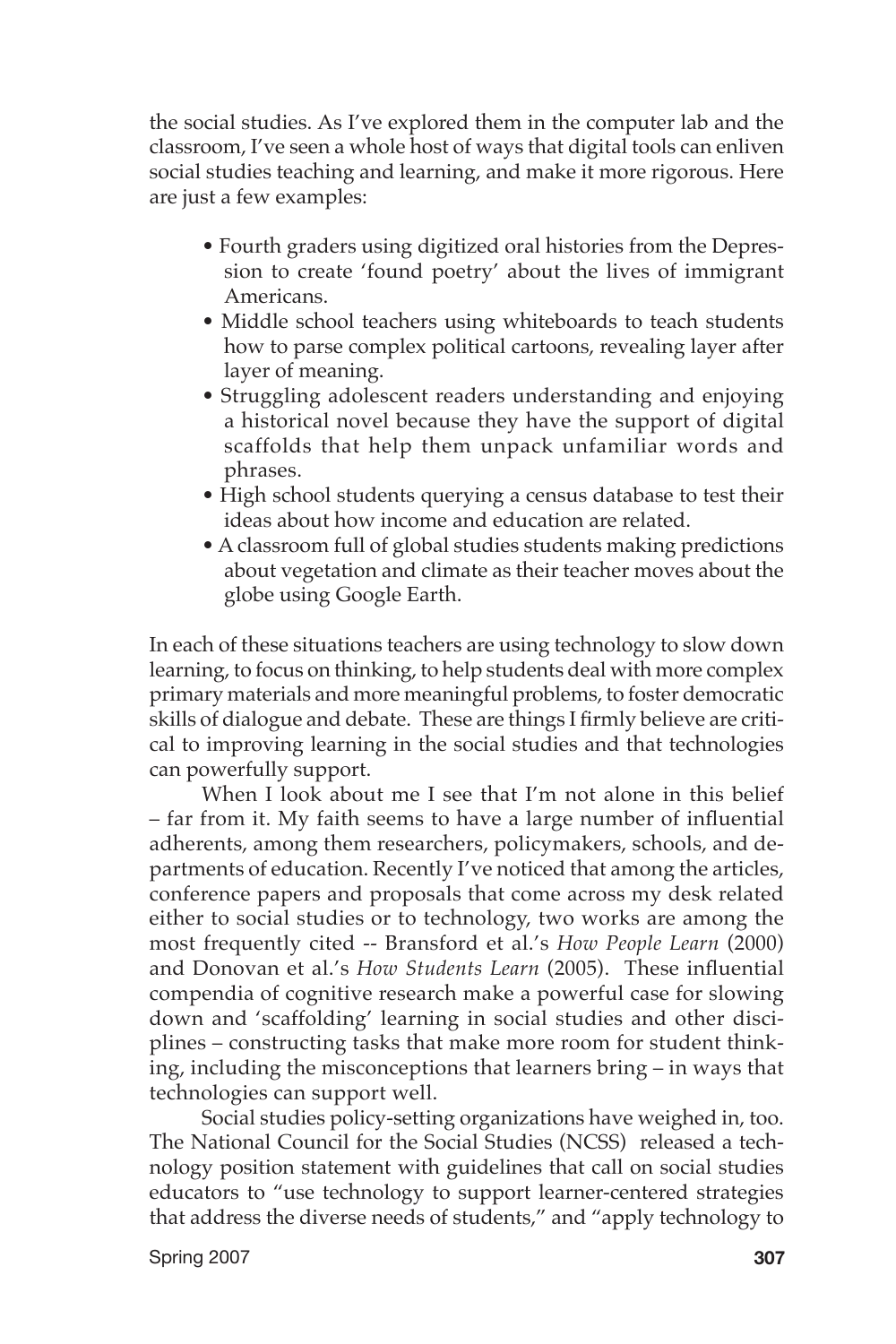develop students' higher order skills and creativity" (NCSS, 2006). If these phrases ring familiar, it's because they represent a wide consensus that education faculty have been promoting for many years in their teaching about technology.

Though Postman might not have recognized it, this consensus about technology does have an underlying educational vision or philosophy, a narrative if you will. It is, fundamentally, the early  $20<sup>th</sup>$ century narrative of 'progress' understood the way the Progressives saw it – with scientists and educators, broadly understood, as key agents. In this story, as science strives to build an adequate picture of the new social forms that are constantly evolving under industrialization (and now post-industrialization), humans come to better know how to shape and participate in them, more justly and more equitably. Education, meanwhile, is the premier activity and institution through which humans not only adapt to, but also shape, their ever-new circumstances.

More than anyone has recognized, over the past two decades, our views of educational technology have been shaped by this vision. Its major proponents have been a particular tribe of technologists to whom I belong, who might be called 'Progressive Tinkerers.' For more than twenty years we progressive tinkerers have worked in universities and schools of education, in non-profit R&D think tanks, in educational and corporate foundations, and in government agencies, to fund, develop, and study new technology designs that hold promise, we believe, for new and far better kinds of instruction. Our beliefs about learners and tools come via Dewey and Vygotsky, and have been informed by the 'cognitive revolution' that in the last thirty years has given these ideas scientific weight:

- The child as active learner, a 'scientist in the crib' and in the classroom.
- Thinking and learning as social acts.
- The classroom as laboratory, where children build and test identities as well as academic knowledge and skill.
- Technologies as tools that amplify and extend fundamental human capacities to observe, understand, and communicate about the world – tools that give us rich data, help us manipulate and think about it, and connect us with others around it in new and powerful ways.

These ideas have been imprinted on successive generations of educational technology, and the way people view them – desktop computers and software, networked computing and distance learning, and now the Web, hand-held technologies and social networking tools.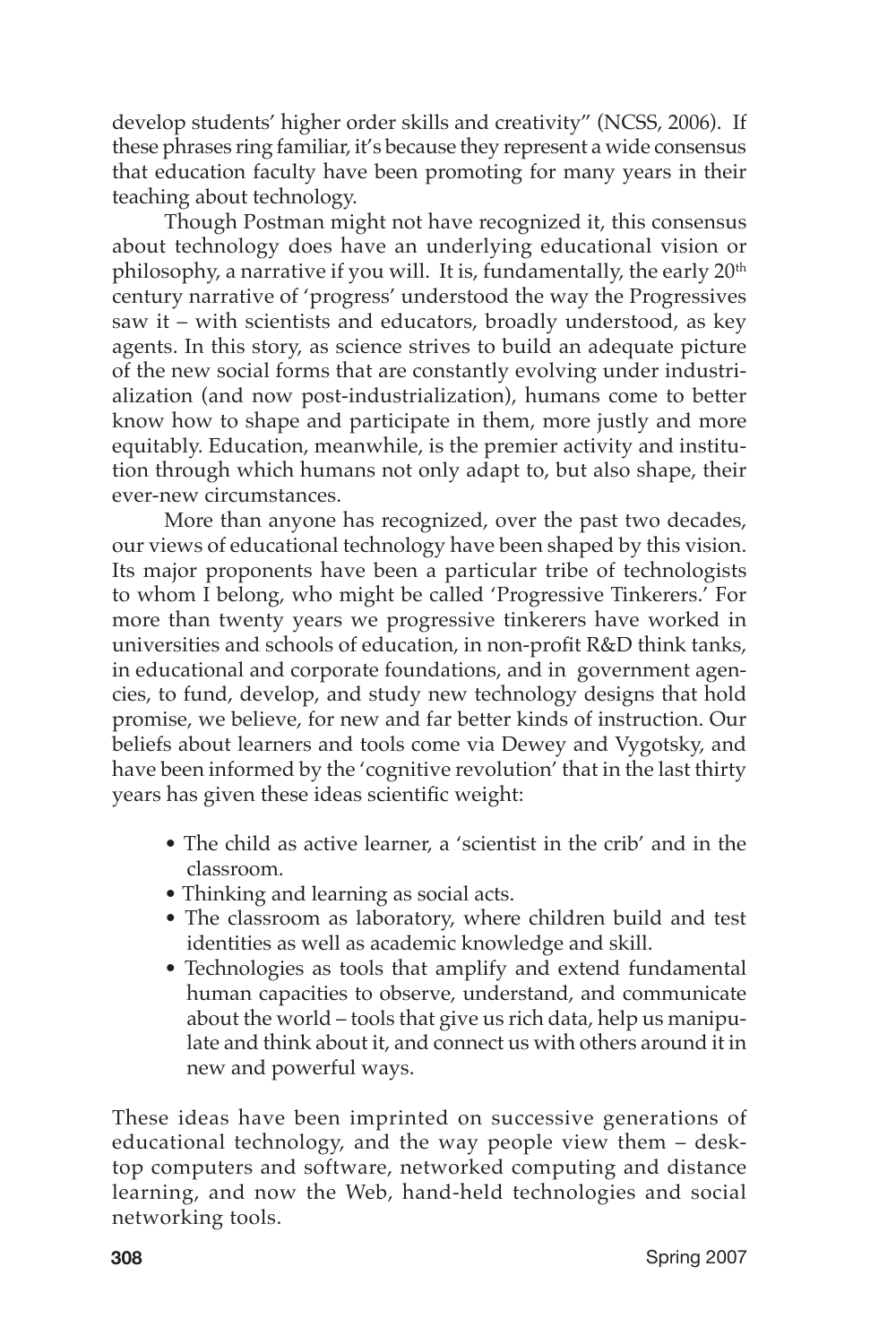#### **Enter Doubt**

This is not to say, however, that the progressive tinkerer vision has shaped how teachers and students use technologies in schools – indeed, it has not, for a variety of reasons that I want to explore. The fact is, we need to acknowledge a persistent gap – the gap between what we progressive tinkerers believe, with the increasing support of research, are appropriate and powerful uses of technologies in social studies learning, and the technology uses that actually occur in schools and classrooms across the country.

In social studies, for example, tinkerers like me believe in and advocate for primary source archives and research, databases and debates, simulations, and social role-playing. What happens in the vast bulk of schools is that teachers and students hardly use computers in instruction at all; when they do it tends to be for information retrieval or the simplest form of authoring -- students access the Web page for their congressman, do a stock-watch activity, or piece together a report on a historical figure using PowerPoint. Digital technologies, far from making social studies and history more lively, more rigorous, and more grounded in authentic sources, seem hardly to have made a dent in what teachers and students do.

What are the reasons for this? Three types of explanations have been put forward, and while each of them has elements of truth, all of them are inadequate I believe – and not coincidently self-serving for technology enthusiasts. First, teachers were to blame; then schools were to blame; now, the testing and accountability regime is to blame. It is worth considering each of these explanations in turn, for a moment.

For a long time teachers were identified as the source of the problem. It was their 'resistance' to technologies -- out of generational habit or some peculiarly conservative professional mind-set – that had to be overcome in order for technology innovations to take root and 'stick' in schools. Historian Larry Cuban and others have succeeded in exploding this idea fairly completely, though the myth of the 'resistant teacher' lingers in the informal culture of educational technologists and other would-be reformers. In his research on the history of technology reforms, and school reforms more generally, Cuban found again and again that reformers' initially high optimism for curricular innovations gives way first to disappointment when schools fail to adopt them, and then quickly to blame -- most often blaming the teacher. Reformers and innovators, he finds, have rarely examined their own often contradictory assumptions and expectations, the complexity of the school settings they seek to intervene in, nor the myriad realities and requirements that teachers must respond to everyday. More recently, Cuban has countered the resistant teacher myth by pointing to evidence that teachers are in fact robust and enthusiastic computer users, but *outside*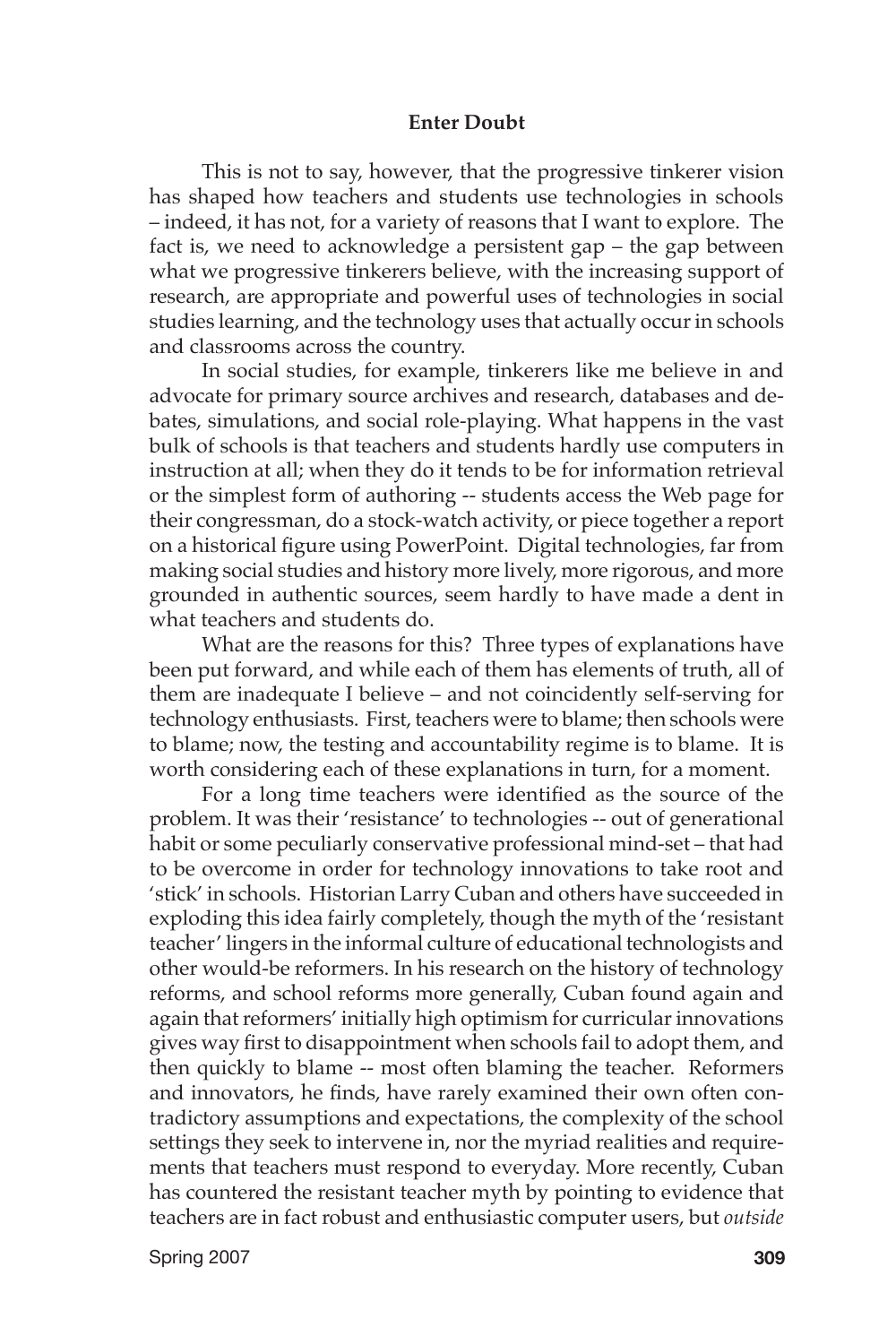the classroom – at home, in their personal lives, and in their lesson planning. If teachers are as skilled as any other group, he reasons – if they enjoy their online shopping and banking, their email, their Google searching, and their vacation planning as much as anyone else -- their decision not to use computers instructionally is just that, a decision, and one that probably has its sources elsewhere. Teachers, he believes, may simply be judging computers and software to be too finicky and troublesome to fit in well with the demands of the school workday – in short, not worth the trouble.

If teachers aren't the real problem, then, it must be schools. Another common habit of technologists is to point to the structure of American schooling itself as the reason why technologies are persistently underused in schools. This argument has intuitive plausibility, especially for social studies people who like technology. The refrain goes like this: American schools owe their factory-like organization (large numbers of students assembled to learn fixed bodies of knowledge and skills) to early 20<sup>th</sup> century America's industrial society and economy. One hundred years later our economy and forms of social organization have changed dramatically, based in large part on our exploitation of information technologies, yet schools as institutions have not. Schools cannot make room for innovative uses of technology until, as institutions, they are reformed and restructured to look more like other 21<sup>st</sup> century organizations, chiefly the commercial workplace: children working in teams, researching and solving problems with the help of a supervisor or coach, etc.

During the 1990s this analysis led people to explicitly link 'technology and school reform,' that is, to try and pair technologies with curricular reforms like collaborative learning, project-based work, and authentic assessment. Together, it was hoped, new technologies and school reforms would 'break the mold' of factory-model schooling and usher in a new era of learning. (As an indication of the general *zeitgeist*  during this period, International Society for Technology in Education's practitioner journal, *Technology and Learning,* was subtitled 'the magazine of technology and school reform.') An oft-cited idea here was that while technologies were not themselves 'fixes' for schools – after all they were only 'tools' – they were frequently 'catalysts' for school change, because they interrupted the teacher-centered dynamic. Put a computer in the classroom and give students a project to do on it, and students would work differently, with more motivation and more collaboration; teachers, seeing the change, would adjust and relax, becoming facilitators of learning, the 'guide on the side' instead of the 'sage on the stage.' The problem here is that it didn't happen. Once again, would-be reformers overestimated the power of their materials and methods, and underestimated the strength and resiliency of everyday school practices and institutional norms.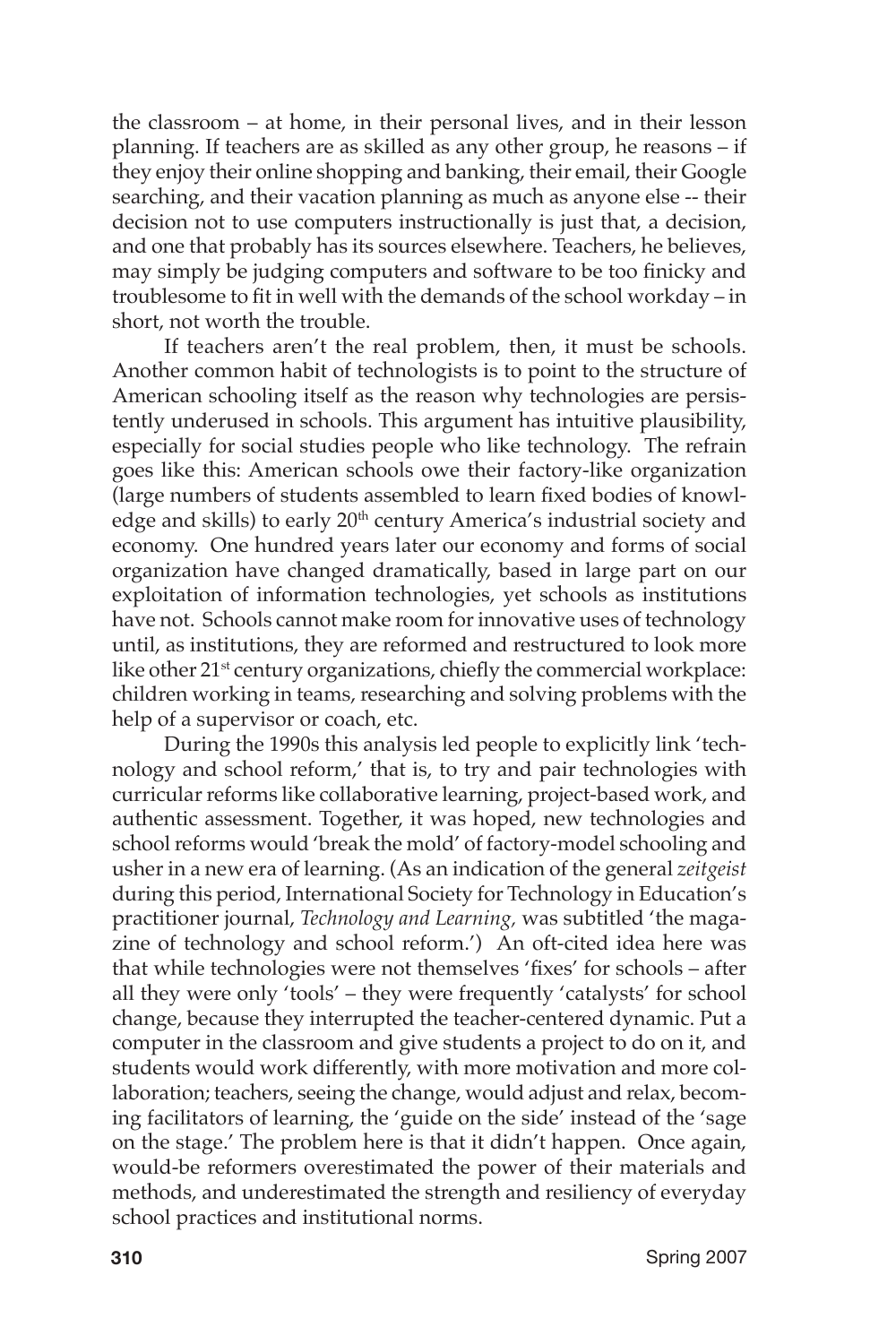More recently, our earlier nationwide interest in school reforms has given way to a single-minded emphasis on achievement and accountability. Amid the general hue and cry over too-much-testing, technology people can be heard loud and clear: how can our tinkering-oriented materials and methods succeed in a climate where people are teaching to the test? But I think the complaint about testing helps us explain non-use of technology too easily. Once again, we're off the hook. Teachers, we can imagine, would likely use our powerful tools if only they didn't have those onerous tests to prepare students for, tests which demand 'coverage' over depth in U.S. History, for example. Yet, while it's true that structures like testing exert influence on teaching, it's also true that, in social studies at least, most educators have far more freedom to shut the door, and teach the content they wish, in the ways they wish, than we think; far more room to teach well – or conversely, waste lots of students' time – than we tinkerers like to believe.

Those of us who advocate for rich uses of technology within the social studies and other subject areas need to take a more critical look at our own thinking and practice, and especially about how we interact with schools and school people. I'll discuss three issues around which we have allowed – and sometimes even supported – uses of technology that have yielded few benefits for students, teachers, and schools: poor technology-based assignments; unrealistic expectations for what teachers can accomplish with technologies; and a flawed belief in children's 'natural' fluency with information technology.

### *Poor Assignments*

Most often when I go into social studies classrooms, I see technologies being used for tasks that Dennie Palmer Wolfe once characterized as 'scribal literacy.' Wolfe was describing the kinds of routine writing tasks that language arts teachers used to give students – for example, writing a business letter. The focus in scribal tasks is on getting the form right, including all the necessary components, and carefully following the template. A business letter? OK, you've got a date at the top, the addressee, a greeting, the 'body' -- and make sure you don't forget the salutation! These tasks may seem to be authentic (since 'the business of America is business' as Calvin Coolidge said, what could be more authentic than a business letter?), but what students are really doing is learning to follow a set of arbitrary rules, or conventions. Meaning, thinking, and purpose take a back seat to reproducing the form correctly.

The tasks we give students in social studies may *seem* more complex – for example, 'Research and create a PowerPoint presentation about Westward Expansion that will persuade immigrants to move and settle in the West.' Yet these kinds of tasks are as ruled by format and as riddled with convention as the business letter. It's there in guidelines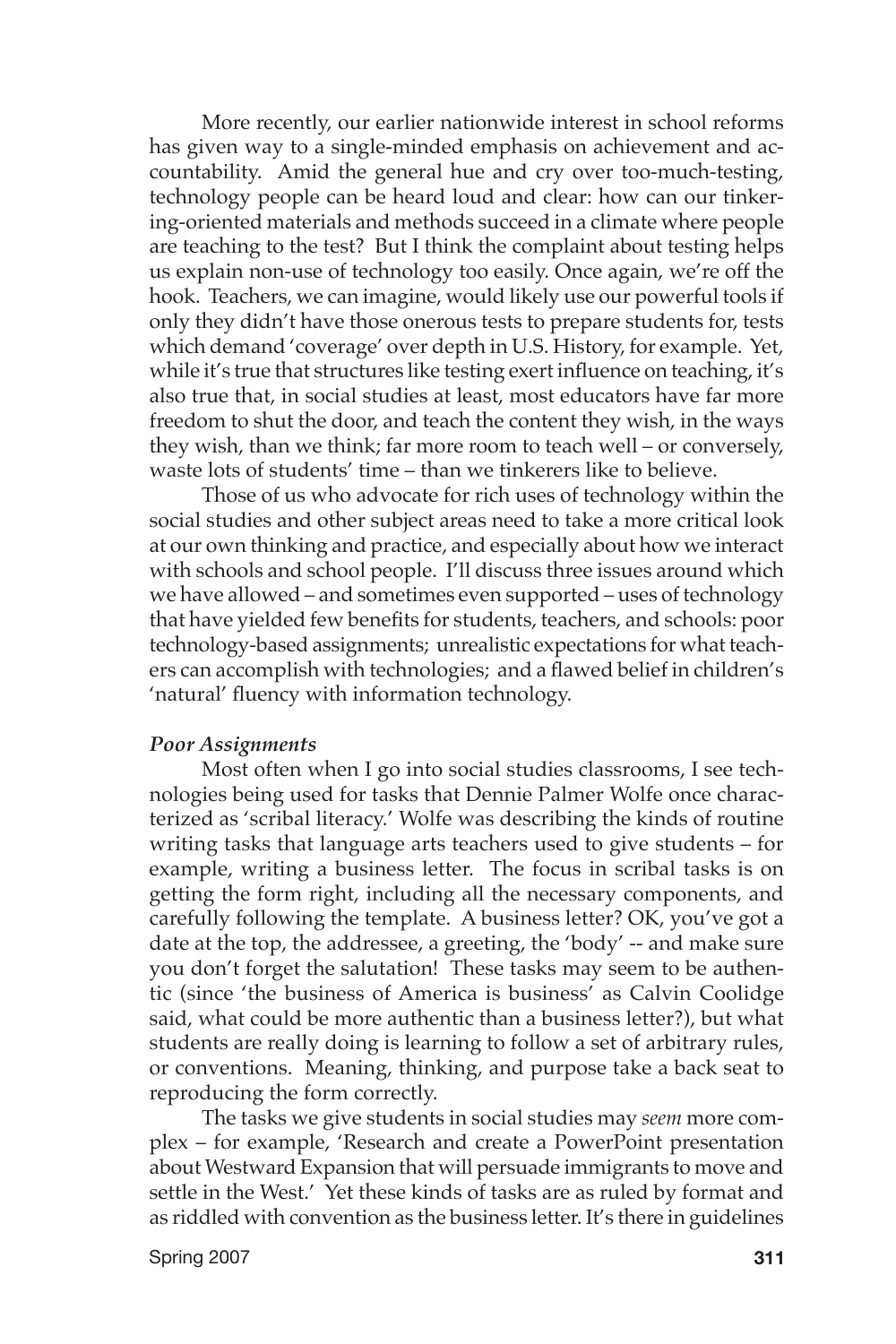and 'rubrics' we give students*: "In your research cite four sources of information, and make sure only two of them are online – and no Wikipedia! In your PowerPoint, every slide should have a picture, sound, or animation, and you should include a caption for each one. Use colors and fonts carefully, and remember, be creative! The rubric gives persuasiveness 20 points, and creativity 15 points*." These kinds of tasks are ruled by process, by a 'recipe' approach to both production and assessment: if all the ingredients are there, the work is good. Never mind whether the task as explained makes intellectual or historical sense. What matters is the recipe, and whether students have followed it attentively or not.

I have similar concerns about the ubiquitous 'web-quests' that many social studies teachers have been told represent the ideal fusion of web technology and good pedagogy. Web-quests are thematic investigations in which students gather information on an 'authentic' problem or topic from a set of teacher-selected websites. Students often work in teams, dividing responsibility for summarizing information on different parts of the problem, and they work together to create a final presentation or product.

Projects and tasks such as these often suffer from at least three glaring defects. First, as I have suggested, they often represent the triumph of process over substance. ("Create a timeline of the history of chocolate. Create a flowchart of the cacao tree. Create a presentation on a chocolate-producing company. Create a brainstorm mindmap about beginning your own chocolate business.") Second, they are vague about the critical intellectual details. Though they often appear to be formally elegant, many Webquests fall apart when one tries to step through them as a student would. Enormous gaps loom between the challenge posed (e.g., write a first-person journal of the battle of Gettysburg) and the sources provided (e.g., newspaper accounts, vast government archives, commercial websites of varying scope and quality). The supports students require for making intellectual sense of the sources – deciding what is relevant and what is not, evaluating the source of the information, etc. -- are nowhere apparent. Third, and finally, Webquests tend to be a-disciplinary. That is, in the quest for relevance with students, they typically sacrifice the historian's and the sociologist's questions and habits of inquiry. This is not to say there are *no* Webquests with serious historical investigations; just that these are in the great minority.

## *Unrealistic Expectations for Teachers*

Another of the things we progressive tinkerers have is an unrealistic set of expectations for what teachers can and should be doing with and around technologies. Most of the tools we advocate using – simulations, digital archives and databases, rich video narratives, dynamic maps – are unwieldy to manage in the classroom *and* require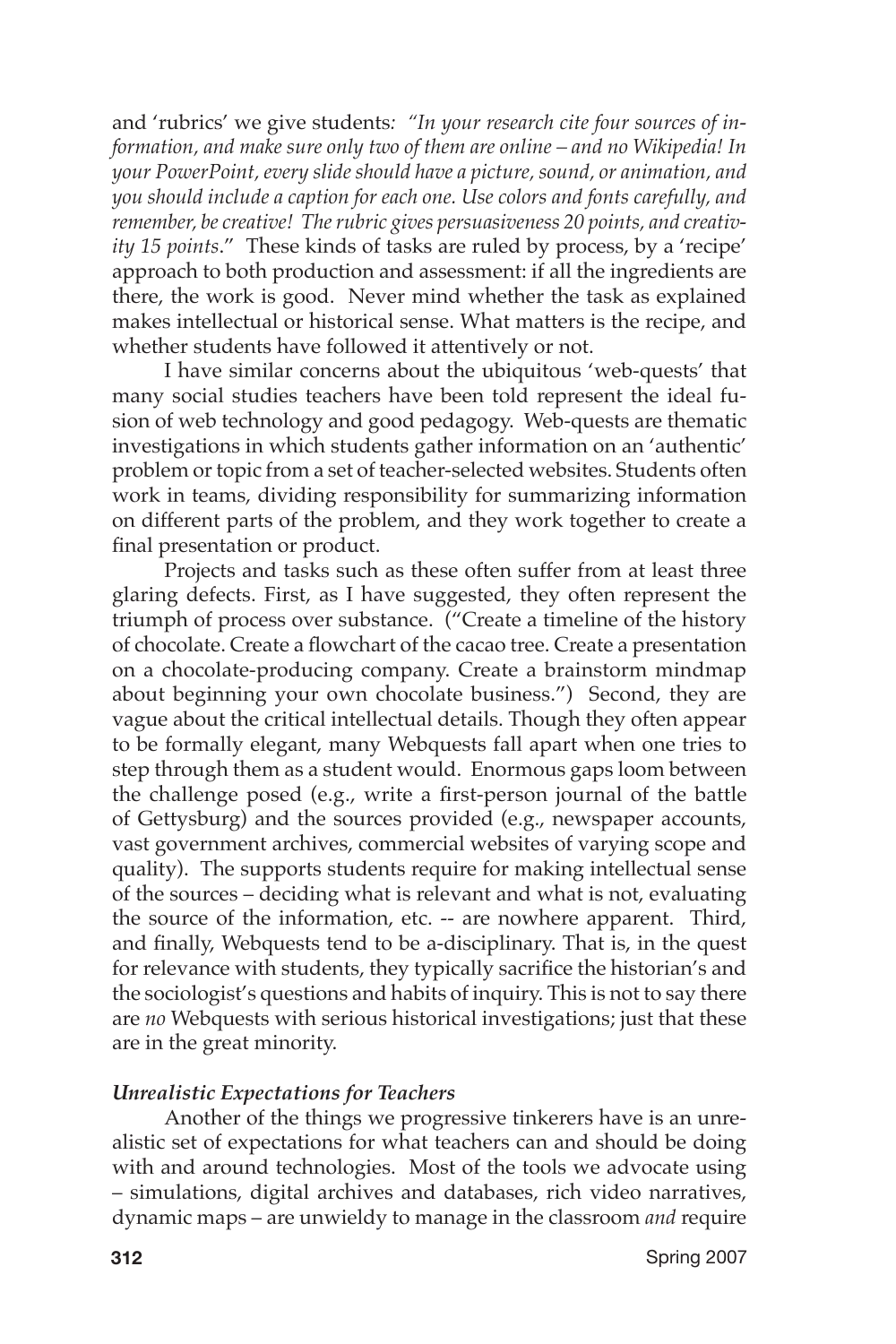a great deal of prior planning to use effectively. This is true even for technology-adept teachers working in well-resourced schools. When I ask skilled teachers how much time they've spent preparing the technology-enhanced lessons or activities they're demonstrating, I seldom hear that it took less than four hours. If it takes experienced teachers who are comfortable with technology this long to prepare a successful classroom activity, how long must it take more novice teachers?

Our lack of realism about the time and effort required to prepare and manage 'meaningful' technology is just part of the problem. New media and materials also demand a broader scope of teaching knowledge and skill. The NCSS technology guidelines make this point well. As the guidelines point out, studies educators now need to know more than how to use educational technologies appropriately in their teaching. Digital technologies are such a force in national and global life – changing economic, political and human relationships at a breathtaking speed – that social educators have an obligation to spend time discussing technologies and their social and historical roles in the classroom. At one level this is inarguable – how could a conscientious social studies teacher *not* teach students about technology's powerful and changing role in history? But NCSS points out that the problem is more complicated than this. Since large historical shifts -- like the growth of mass media at the turn of the  $20<sup>th</sup>$  century -- are hard for youngsters to grasp, teachers should have students reflect on current technologies and how they have been changing communication and social interaction, even in the span of their short lives. A good place to start, they recommend, is with the very uses that students are immersed in their daily lives – cell phone messaging, instant messaging, social networking, photo sharing, networked gaming.

This is an intuitively attractive idea – and, I have to admit, a highly impractical one. Technology marketers have difficulty charting trends in young people's media use, even while spending millions trying to do this. The MacArthur Foundation has just funded academic researchers to the tune of several millions of dollars to find out how 'digital kids' use cell phones, IMing, and MySpace to build new social worlds, to communicate, work, and play. I agree that it would be wonderful if social studies teachers saw the historical situations they teach about as continuous with the world today. But NCSS doesn't explain exactly how teachers are supposed to feel capable of guiding a classroom discussion of emerging tech trends in kids' lives.

### *Uncritical Beliefs about Students' 'Natural Fit' with Digital Technologies*

Children, immersed in new media, learn differently today. This refrain is so common that it has taken on the aura of the selfevident. We hear it again and again: Children have a natural affinity with digital media that we, as adults, lack. Wired with digital media,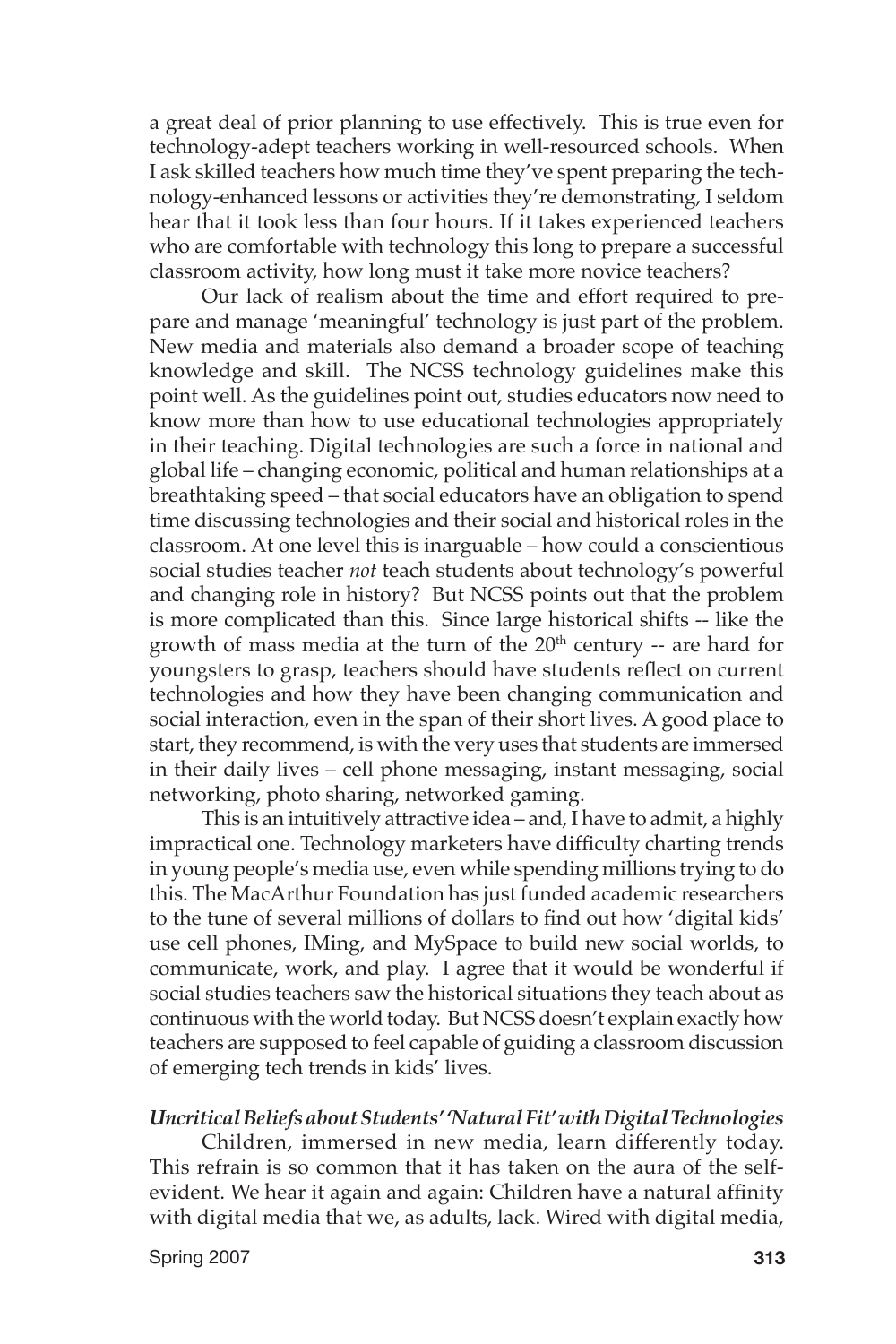children have adapted whole new ways of learning – visual, interactive, multimedia – that we boomers only dimly perceive. What's more, schools have been dangerously slow to recognize and respond to these changes; thus they are constantly playing a losing game of catch-up with Generation X, Y, or Z. And in doing so they flirt with something more than educational failure – they flirt with irrelevance. The keynote speaker at an ed tech conference I attended recently put it this way as he flashed staggering usage curves for MySpace, Wikipedia, and YouTube on the screen: "*This* is where kids live and learn; if schools and teachers want to be relevant, we'd better get there too – and fast."

While it is easy to scoff at the alarmist tone of language like this, the underlying claim about kids and learning often goes by unchallenged: kids learn differently now, and schools have got to get on board. Now, I'm not saying that children's use of networked games, cell phones, YouTube, and MySpace are not interesting or important for understanding their social, cognitive, and emotional development; these matters are rich with possibilities for empirical investigation, and are finally beginning to get due attention from researchers. But when someone generalizes about children's *changed habits of learning,* and further, when they argue for educational designs that would cater to these changes, we should be wary. To date, there is little empirical support for the 'digital learners' thesis – the idea that children who are heavy users of digital media, for example, learn in fundamentally different ways than those who are casual or non-users.

Large generalizations about 'digital kids' and their affinity for new styles of learning have a pernicious consequence – they can blind us to the actual literacy gaps that exist in children's use of digital media. If using digital tools well actually places cognitive demands on children that they need help with, we'd better attend to and address them. Lately, researchers examining children's fluency with standard digital tools like web browsers, word processing programs, and the like, have found that youngsters are far *less* fluent with the features of these programs than has been thought. We are beginning to recognize how the literacy demands of common media tools vary according to the *purpose* to which they are put. Many children who are fluent and at ease with the 'commercial Web' – i.e., who fluidly find and browse their favorite popular media sites, play games and communicate with friends, share photos, etc., have difficulty when it comes to even basic uses of the 'informational' or 'academic Web' – things like executing a competent search; reading and making sense of text and graphics; identifying the source of information; copying, saving and citing information, etc. (This is to say nothing of 'higher-order' skills of categorizing, summarizing, and evaluating web information and the perspective(s) it represents.)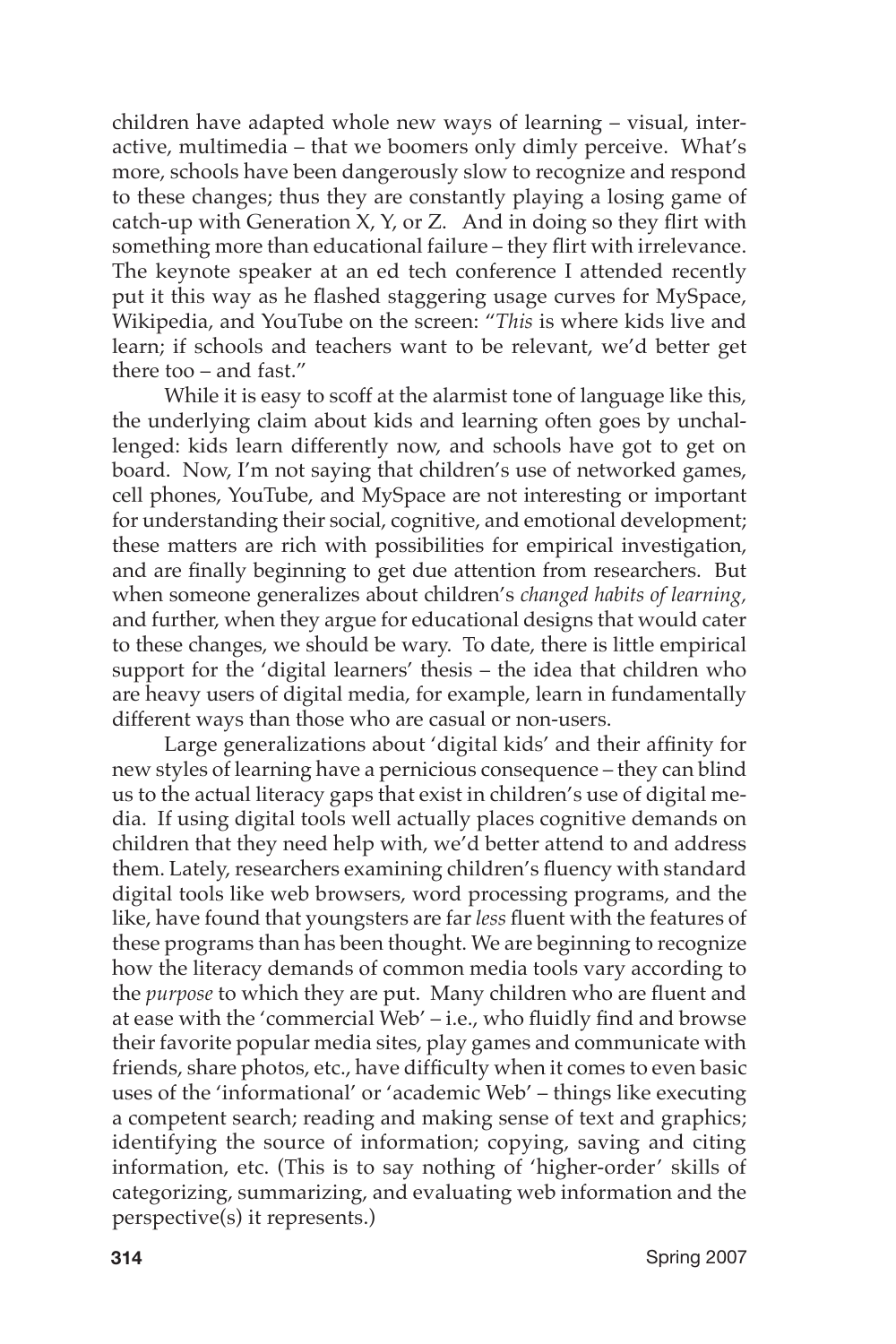In research I have done on children's use of the Web in low- and middle-income homes, I found that in both communities adults consistently overestimated the skill and competence their children brought to basic web tasks like these. In short, talk about 'digital learners' may rest on a fundamental category error: We watch kids fluently using some new computer application or other and think we see evidence of something generic -- children's fluency with 'technology' writ large, a whole host of new modes and tools for grasping and communicating about the world. What we actually see is their fluency with a specific set of media conventions, for a certain (and from an educator's perspective, highly limited) range of purposes. Children are indeed *doing*  different things with their time, and their minds – and these things merit serious investigation – but the leap to conclusions that they now *learn*  differently as a result are premature to say the least.

Ignoring the literacy demands of new technologies may have especially dire consequence for children in disadvantaged homes and schools, who have not grown up with parents and siblings showing them how to find, cut, paste, and, customize information using the computer. This was brought home to me in an upper Manhattan public school classroom not too long ago. I watched Valentine Burr, a social studies curriculum instructor at Bank Street College of Education, conduct a simple web-learning activity with a mixed group of  $6<sup>th</sup>$ graders who, like nearly all their peers, were from low-income homes and were reading and writing just at or below grade level. During a rainy lunch period the children, seated together at computers around the room, moved fluidly through a host of game screens and webpages, eagerly sharing with each other images, gossip and statistics about their favorite sports, music and movie stars, emailing one another jokes and videogame cheat codes and so on. But when lunch was over and they turned their attention to the Web task (which called on them to read simple web text about sea creatures called isopods, examine photos to identify their characteristic features, and draw and label one of the animals) the students had a host of problems. They accidentally closed the webpage and couldn't get back to it. They had difficulty reading and understanding even relatively simple vocabulary. They glanced at the images, but didn't read their captions or notice the fact that they could be enlarged to examine closely. They soon clicked on a 'banner' at the top and away from the target pages, and only returned to the task with constant coaching. Their lack of a shared vocabulary for common web elements – the 'browser window', the 'history' function, the 'scroll bar', etc. – further impeded them, so Valentine, in order to make the project a success, ended up teaching them this vocabulary carefully.

In contrast, the  $6<sup>th</sup>$  graders I observed in another study, all from middle-and upper-middle income homes and schools, didn't need this kind of basic help. They showed a far greater degree of fluency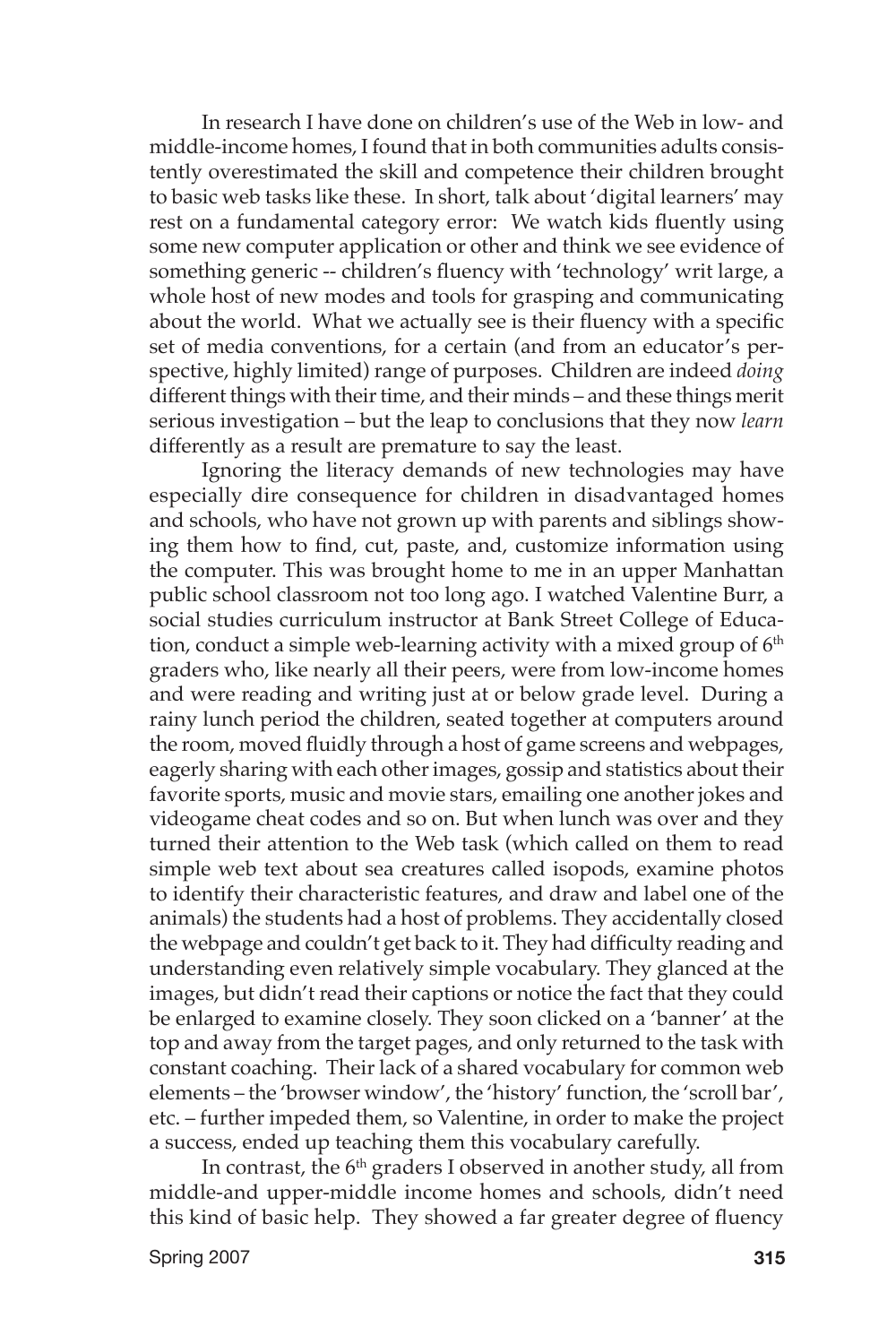in reading and working with basic informational web pages for school tasks. While they had difficulty at 'higher order' skills like judging the reliability of different pages, their capacity to find appropriate information, read and make sense of onscreen text and images, summarize the main point, and keep track of and get back to pages they had seen and left – in short, their ability to negotiate the medium for standard academic tasks – was far better than that of their more disadvantaged peers. When interviewed about why, these relatively privileged kids pointed to several things – their achievement-oriented parents, who constantly 'back-stopped' their use of the computer for homework and projects; their skilled older siblings and peers, who showed them lots of practical in and outs; and last, their school librarians, who occasionally taught them to do things like search the web and evaluate a source. The real 'digital divide,' we have begun to recognize, will be less about access to technologies themselves and more about who gets to develop the human capital – the cognitive and affective skills and habits – required to use these tools well for a range of purposes.

### **Hope (if not Faith) Reaffirmed**

At this point my narrative may appear to be nothing but a tale of woe. I have listed a host of doubts about the project of reforming social studies teaching and learning with technologies -- doubts about the quality of the technology assignments we give students, about our unrealistic expectations for teachers in using technologies, and about our tendency to downplay the literacy demands that students confront in using digital tools for learning. I've also questioned the stories we tell ourselves about why technologies have made so few inroads into everyday classrooms, suggesting that our typical explanations – resistant teachers, archaically structured schools, and now, a teach-to-the-test regime – let us off the hook a little too easily.

With these doubts registered, I want to return to the faith I professed at the outset – the faith that technologies *do* have a role in making social studies teaching and learning more lively, more rigorous, and more grounded in problems that matter to students and their communities. Given the doubts I've shared I think I'll 'downgrade' my faith to something more reasonable -- hope. Yet my hope is a shared one, I have suggested, and one grounded in an underlying narrative or vision that I think Neil Postman would recognize as an 'end' of education: the early 20<sup>th</sup> century story of science and education as tandem human projects; of human communities using available tools to better grasp the complexity of natural and social systems, so that they can be shaped more rationally, more justly, more equitably, and with ever greater participation of voices heretofore left out. That this story does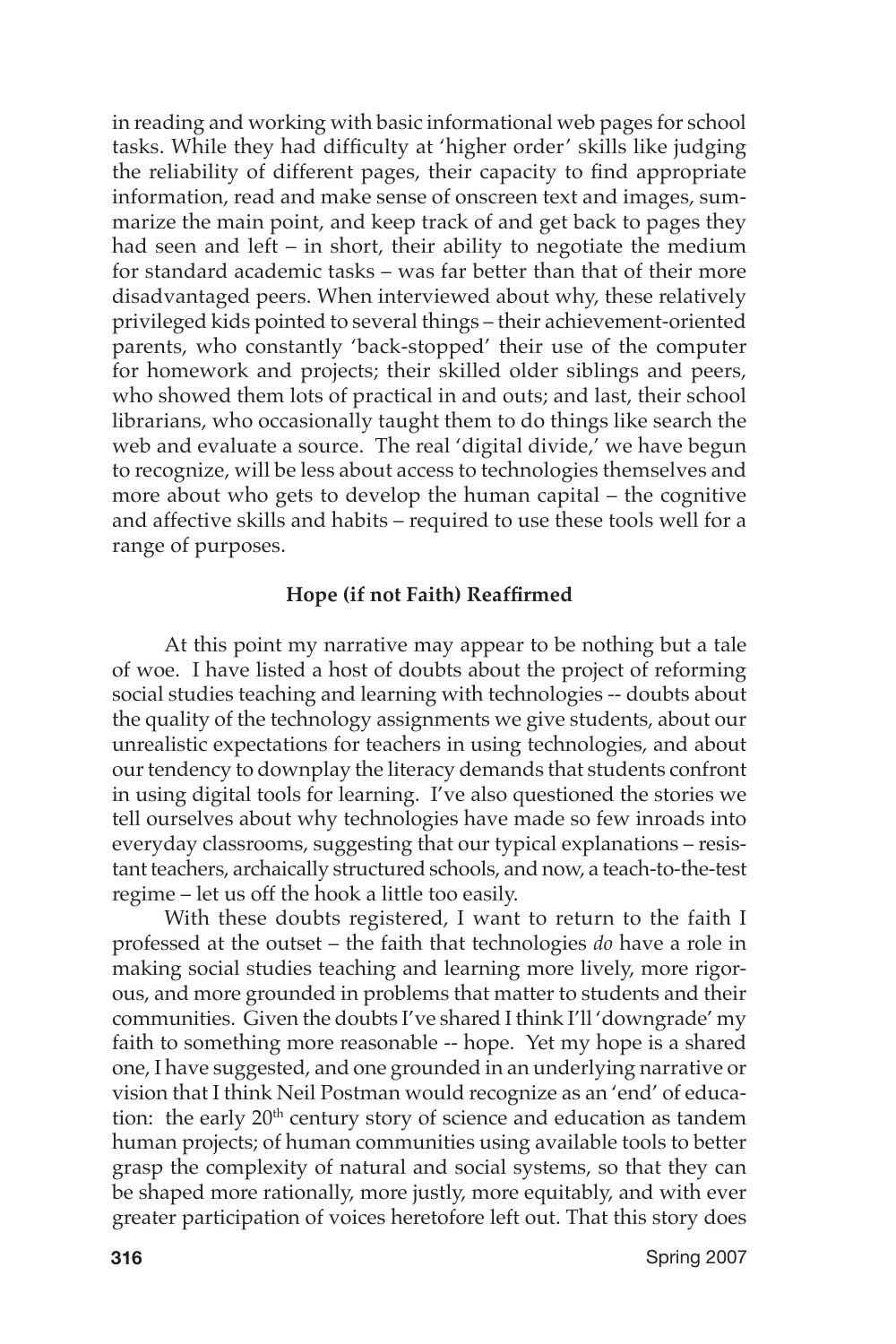not now command deep and unquestioned belief in the population at large does not invalidate it. Indeed, as I have also suggested, the work of cognitive and brain scientists in the past two decades has greatly strengthened the evidence that this is indeed how people learn: by building and testing models of the way things work, in social settings, and gradually substituting 'better' models for 'worse' ones.

I believe that working from this hope and this evidence, we can be more confident in our research and design agenda for improving social studies education with technologies, *if* we keep in mind the risks that Postman warns us about – the easy slide into technocratic thinking and the tendency to overlook the unintended consequences of technologies. We can minimize these risks if as researchers, designers, teacher educators, and classroom teachers, we strive to continually articulate our beliefs about the *why* of social studies education, and ask whether our uses of technology are getting us closer to those ends that we most desire, or further away.

The articles in this issue of TRSE nicely sketch what I see as the outlines of a renewed agenda for improving social studies education, in part through the use of new technologies: a focus on better teacher preparation, better environments for learning, and better research that helps us confront our design experiments with meaningful evidence. In each case, 'better' means, in part, closer to the Postman ideal – able to help us clarify, for ourselves and our students – the *ends* of education, as well as the means.

### **Disciplines, Data and Dialogue**

Building on the portraits of improved practice presented in the articles here, I will mention two elements that I believe need to be far more present in social studies education, at the pre-service and K-12 level: Clearer disciplinary perspectives; and easier ways of working with data within these perspectives. Technologies, if carefully designed, can be helpful in both areas.

We need to strengthen disciplinary perspectives in social studies – i.e., help teachers and students learn to think, talk, and work together like historians, geographers, or sociologists – for many reasons. In this context, disciplines are important because they are carriers of human values, norms, and even 'ends.' History, for example, is the sustained effort to apprehend past events, people, and the causes that moved them, yet it is also a meditation on the limits of our knowing, a lesson in humility. Just as we can never grasp the full complexity of past events and their causes, we can never know precisely how the historical 'other' felt, no matter how many letters, photos, and diary entries we have. The real reason to study history, psychologist and history educator Sam Wineburg argues, is because it *humanizes* us.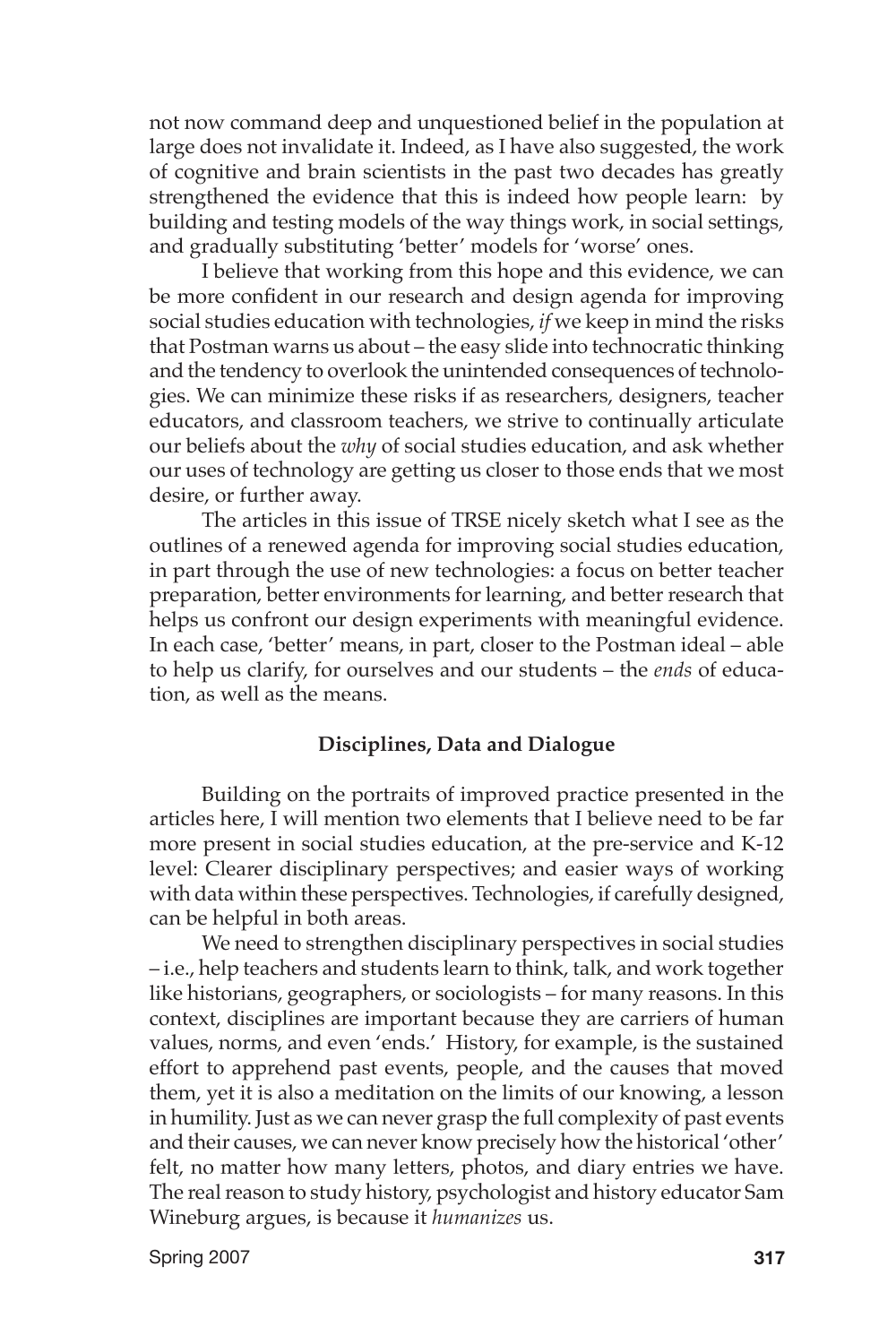If we were to work from this premise, this 'why' of social studies education, we might well arrive at a somewhat different set of learning activities for students and teachers than we often see. We might have children (and teachers too) forming historical arguments and hypotheses, and justifying them with evidence that they learn to read carefully and critically. We might have them hold one another's use of evidence accountable to some standard less than proof but more than opinion or conjecture – warranted belief, perhaps.

In this kind of setting, the role that historical and social science data plays would be critical, and somewhat different than it is in most social studies classrooms. Primary data – speeches, letters, census records, original maps, photographs, pamphlets – would be prominent, but they would not necessarily be the only information available. Learners would also be able to consult secondary sources – narrative overviews, maps, numerical charts, timelines and the like. Most important, learners would have help learning and practicing the *discipline's distinctive habits and skills for analyzing and communicating about data,* for each discipline's distinctive norms and values are embedded in these. In history, Sam Wineburg and his colleagues have begun to describe these habits in terms of certain *heuristics* – sourcing, contextualizing, corroboration, etc. – that they believe historians practice, and that teachers and students should learn as well.

These critical disciplinary habits and skills are rarely taught explicitly even to graduate students in history. It is not surprising, then, that educators lack a vocabulary for recognizing them and talking about them. For this reason, helping teachers and students getting a better handle on these 'intermediate stages' of historical cognition – making them more concrete and more visible – is an important task for teacher education, for media design, and for research. From this vantage point, two promising opportunities are apparent that I will briefly point to: current teacher education opportunities in history, and new media designs that 'make thinking visible' around primary data, in ways that can benefit teachers, teacher educators, and researchers.

First, opportunities for improving teacher education in history abound, not just in schools of education (which have begun to recognize the need for social studies teachers to have greater grounding in the discipline) but also in pre-service teacher development. In the past five years the U.S. Department of Education has funded over half a billion dollars of teacher professional development in U.S. history under its *Teaching American History* (TAH) grants to hundreds of school systems throughout the country. This investment represents a remarkable opportunity to increase teachers' capacity to know, and do, history in a rigorous way. Yet while many of these grants have technology components, and the Department of Education (DOE) has asked for rigorous research in tandem with this professional devel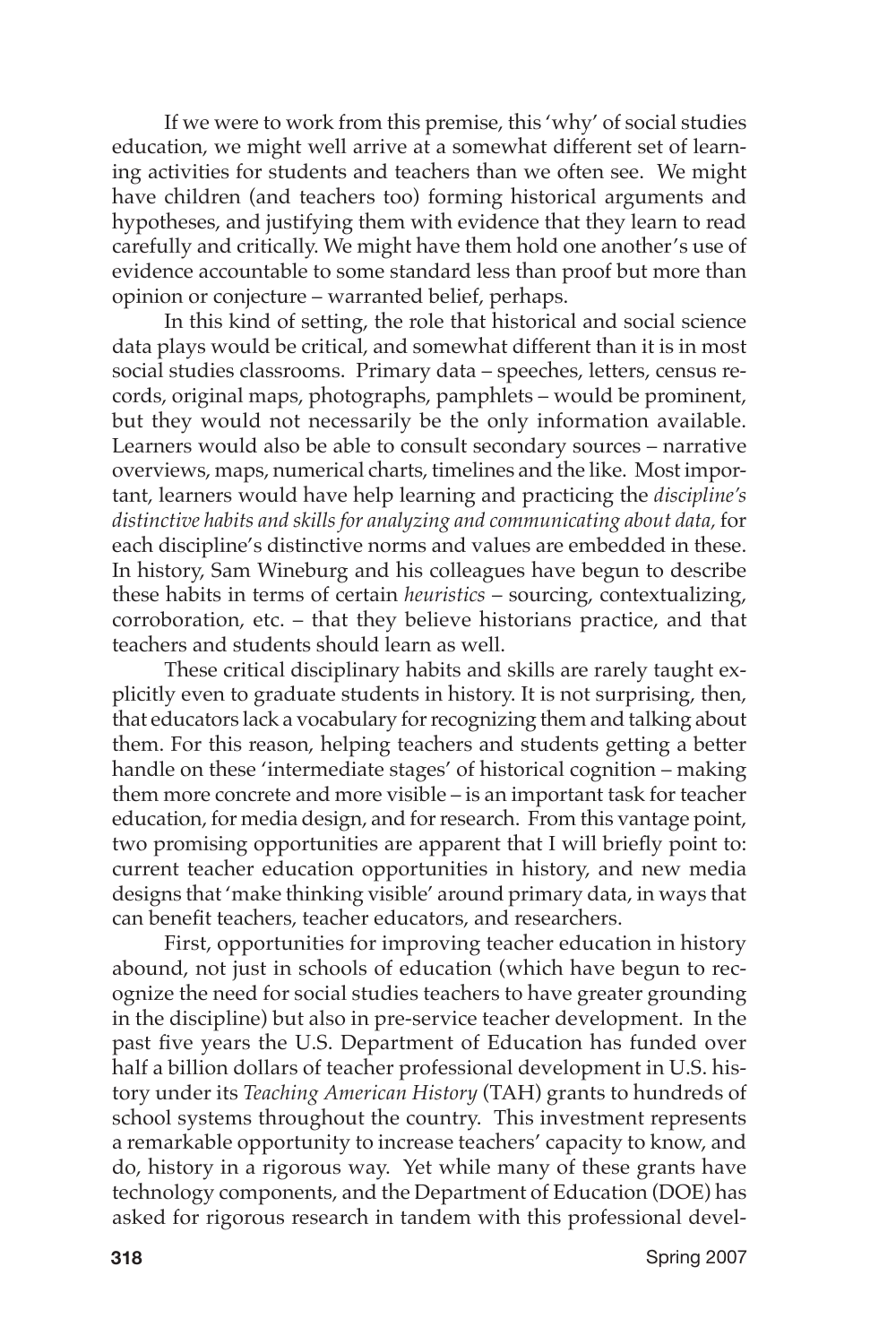opment, it appears that most of the TAH professional development being offered, and most of the evaluation designs being pursued, have been formulated without reference to any of the recent theory and research into how student and teacher history knowledge, and historical thinking, develop.

Exceptions can be found across the country, however. In one project I am involved with, a collaboration between the American Social History Project at the City University of New York and schools in New York City Regions 3, 4, and 7, middle and high school teachers get packets of rich documentary sources for each of the standard topics in the U.S. history survey, and work to build more complex hypotheses about the topic that can account for the different perspectives represented. Informed by historians' articles and lectures, they then adapt their documentary packets for students, test document-based activities in the classroom, and bring evidence of student learning back to the seminar to share with colleagues. Through these activities a rich portrait of teachers and students as historical thinkers and learners is emerging and being documented, in part through the web.

If through teacher enhancement initiatives like this teachers and students are being helped to learn and adopt the disciplinary perspective of historians – and get closer to the *why* of education – it still remains challenging to marshal this kind of instruction in real classrooms, to deliver high-quality assignments that are full of substance not just process, and to give all students the support they need to succeed. This is where well-designed technology 'scaffolds' may come in. A host of creative media designs are emerging that make primary data available, and surround it with disciplinary tools of inquiry in ways clearly meant to support students. Historians and history educators at George Mason University and Stanford have created "Historical Thinking Matters" (http://historicalthinkingmatters.org), a website that offers video overviews and interactive modules for students that make plain the layered and evidence-rich process of historical investigation. Faculty and students at Virginia Tech have created the "Digital History Reader" (http://ww.dhr.history.vt.edu/us/intro/index), which aligns genuine historical questions with carefully chosen documents and thoughtful student assignments ideal for a high school history classroom. My own NEH-supported site "Picturing Modern America" (http://www.edc. org/CCT/PMA) supports students in closely reading historical images from the turn of the  $20<sup>th</sup>$  century. These are just a handful of the many disciplinary tools that are emerging, with more and richer ones on the way. It remains to be seen if these kinds of designs actually make classroom teaching easier for the average teacher – it is likely that most would find even these careful supports too great a stretch from what they typically have students do – but for those interested in fostering disciplinary skills, they are invaluable guideposts.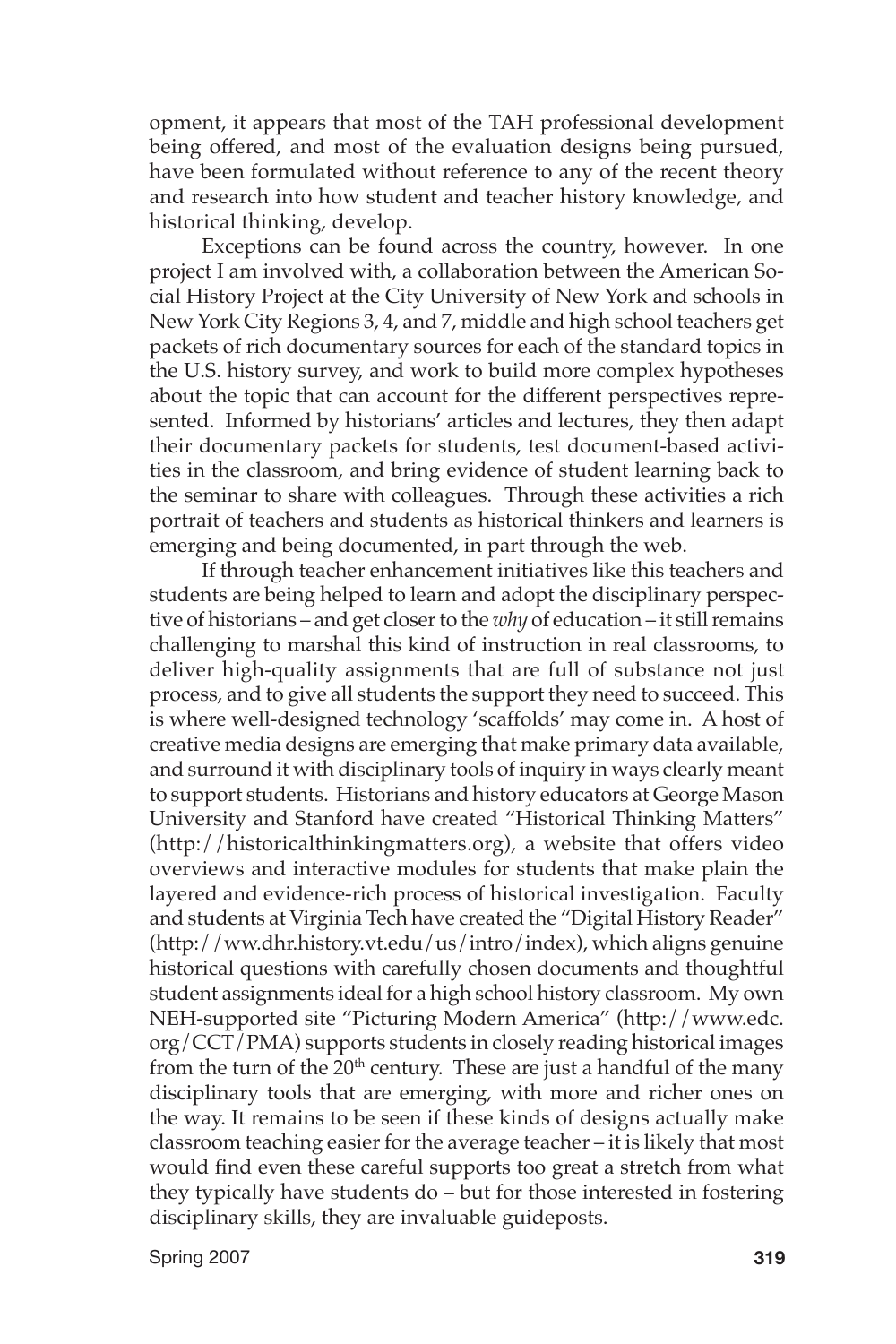Other recent digital tools provide much-needed literacy supports that students require as they read, think, and work online with texts of different kinds. Programs like Thinking Reader and Strategy Tutor, created by CAST, an organization that works to expand learning opportunities for individuals with disabilities tools, help address the actual literacy gaps that we see when we look past myths about 'digital kids.' Finally, there are also new kinds of portals emerging for teachers that make it easier to create and share digital 'assets' they find valuable (primary source documents, rich video clips, etc.) as well as rank and rate the teaching strategies they used with them – all so that other teachers can benefit. (See "Teachers Domain" http://www.teachersdomain. org and "Primary Source Learning" http://primarysourcelearning. org, which help teachers use the vast online archives of a public TV network, and the Library of Congress, respectively.) Sites like these may eventually reduce the classroom-management burden teachers face in engaging students around rich 'primary data' in social studies.

I arrive then, at the end of my narrative, in a hopeful frame of mind about technology and the social studies, though not in a state of blind faith. In my story, progressive technology 'tinkerers' can be redeemed by a larger awareness of the complex educational landscape in which they seek to intervene, by making common cause with teachers and teacher educators who share their view of the ends of education – scientific, humanistic, self-critical and grounded in the disciplines – and finally, by a sense of irony. For in a culture that exploits and celebrates technologies as engines of social and economic change, for educators to insist that technologies are themselves social and historical, capable of being shaped and molded to suit the world we *want* to live in, indeed puts us in an ironic position.

In his book "The End of Education," Postman offers us not a grand narrative to replace the ones we've lost, but several smaller, more hopeful, and contingent narratives that he sees as alternatives to what he calls the 'failed gods' that rule our current cultural moment – the gods of economic utility, consumerism, technology, and multiculturalism. Postman gives his new narratives wonderful names, names that summon ends that we might, he hopes, be able to agree on enough that we could tell rich and complex stories to our children about them. Three of his smaller, hopeful, contingent narratives have particular relevance for us as social science educators concerned with technology*.* The first narrative is Spaceship Earth, and focuses on "inventing ways to engage students in the care of their own schools, neighborhoods and towns" (p. 100). The second is the narrative of the Fallen Angel, which focuses on human fallibility, teaches students to be "error detectors," helps cure us of the "itch for absolute knowledge," and encourages in us an acceptance of our imperfect knowledge. The third is the narrative of the American Experiment, through which students learn about